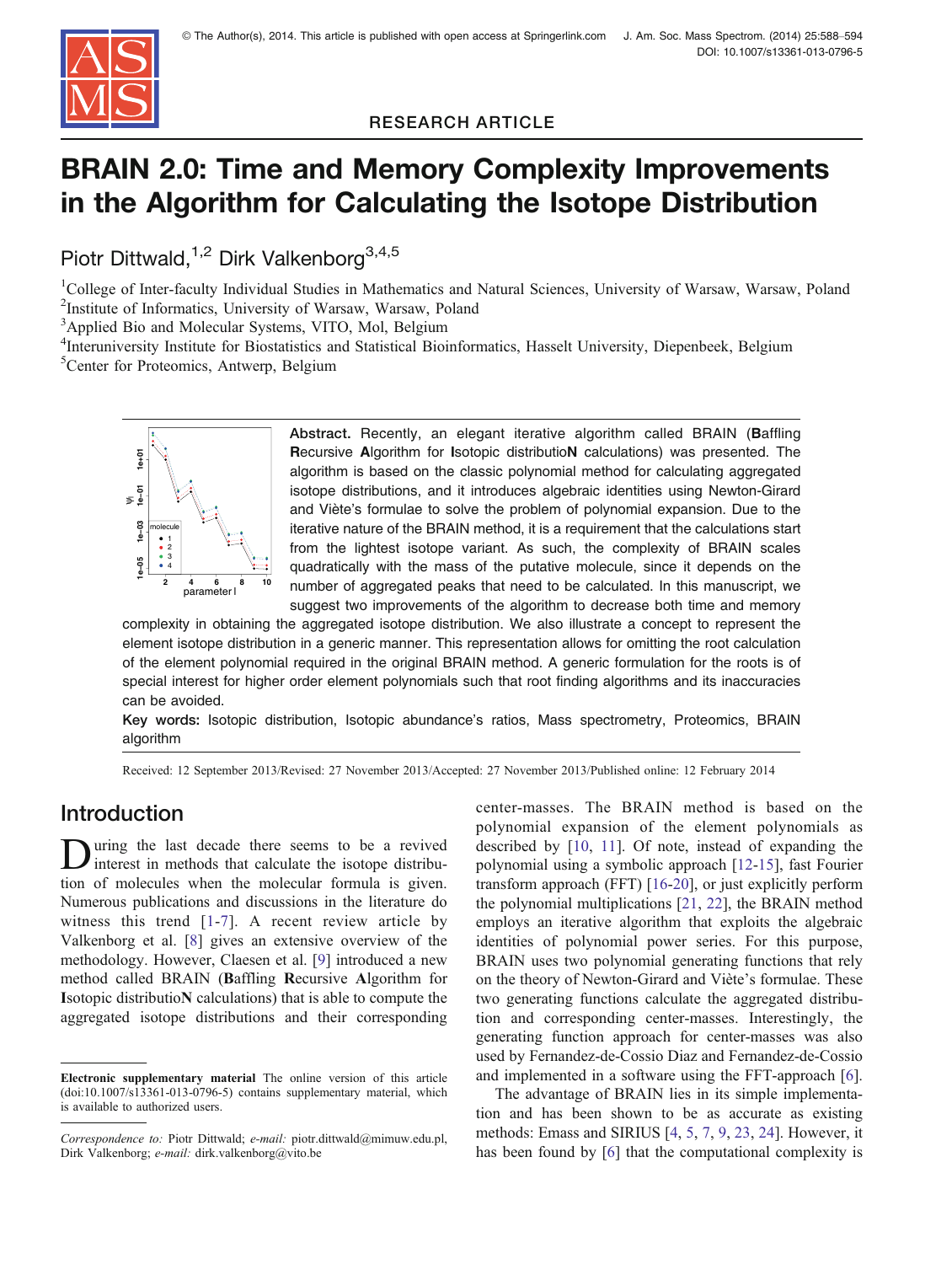<span id="page-1-0"></span>asymptotically suboptimal in comparison with their fast Fourier-based algorithm. A first reason for this suboptimal behavior is that BRAIN requires starting the iteration at the lightest variant because of the nature of Newton-Girard's identities [\[25](#page-6-0)]. In theory, one can start the iteration from the heaviest variant, but this non-standard use of the algorithm will not be discussed here. Second, for each aggregated isotope variant, two additional terms are stored in the memory for further usage during the iterative process. Previous properties result in a BRAIN algorithm that has a computational complexity of order  $O(N^2)$ , as described by [[6\]](#page-6-0).

In this paper, we introduce two improvements to the original BRAIN method that optimize the algorithm in terms of memory and time complexity without compromising its simplicity of implementation as an iterative algorithm. The gain in efficiency is especially noticeable when calculating large molecules (e.g., 50 or more aggregated isotope variants to adequately span the isotope distribution). As such, for small molecules, we suggest to revert to the original BRAIN method [\[7\]](#page-6-0). It should be noted that the presented improvements are only intended for the calculation of the aggregated isotope distribution and not for the center-masses. Currently, we are investigating whether the improvements are also suitable for the center-mass calculation.

Furthermore, we introduce a new formulation to represent element polynomials in a generic form. Doing so, we avoid the calculation of the roots of the element polynomial, which are required in the original BRAIN approach. This third improvement is especially interesting when the molecular formula includes elements with many isotopes (e.g., platinum). Such a poly-isotopic element will result in a high-order element polynomial for which the roots cannot be calculated explicitly or are complicated to compute.

All proposed improvements are based on mathematical concepts that simplify the original BRAIN approach. We will provide an intuitive reasoning for each of these improvements. Since the BRAIN method has already been extensively validated in the literature, we will compare the impact of the improvements only to the original algorithm.

#### Methods

Before going into detail about the three improvements, we provide the basic concepts of the original BRAIN method. The overview is provided in the section about the standard BRAIN algorithm. The section about [BRAIN 2.0](#page-2-0) deals with the proposed improvements.

#### Standard BRAIN Algorithm

Consider a molecule composed of  $v$  carbon, w hydrogen, x nitrogen, y oxygen, and z sulphur atoms (i.e., having chemical formula  $C_vH_wN_xO_vS_z$ ). Such a molecule can be represented by a polynomial generating function:

$$
Q(I; v, w, x, y, z) = (P_{C_{12}}I^0 + P_{C_{13}}I^1)^{v} \times (P_{H_1}I^0 + P_{H_2}I^1)^{w}
$$
  
\n
$$
\times (P_{N_{14}}I^0 + P_{N_{15}}I^1)^{x} \times (P_{O_{16}}I^0 + P_{O_17}I^1 + P_{O_{18}}I^2)^{y}
$$
  
\n
$$
\times (P_{S_{32}}I^0 + P_{S_{34}}I^1 + P_{S_{34}}I^2 + P_{S_{36}}I^4)^{z}
$$
  
\n
$$
= \{Q_C(I)\}^{v} \times \{Q_H(I)\}^{w} \times \{Q_N(I)\}^{x} \times \{Q_O(I)\}^{y} \times \{Q_S(I)\}^{z}.
$$

The polynomial generating function is composed of a multiplication of simple element polynomials  $Q_C(I)$ ,  $Q_H(I)$ ,  $\ldots$ ,  $\mathcal{O}_S(I)$ , which are raised to a power that corresponds to the number of elements in the molecule. An important variable in this polynomial is the indicator variable I, whereas its power denotes the additional neutrons compared with the lightest variant, or the monoisotopic variant in the case of C, H, N, O, and S. The coefficients  $P_{C_{12}}$ ,  $P_{C_{13}}$ , ...,  $P_{S_{36}}$  are the probabilities of occurrence related to the stable isotopes of previous elements. In order to obtain the aggregated isotope distribution, the expansion of the polynomial  $Q$  is of interest:

$$
Q(I; v, w, x, y, z) = \sum_{j=0}^{n} q_j I^j
$$
 (1)

where  $n = v + w + x + 2y + 4z$  indicates the order of the expanded polynomial. The coefficients  $q_i$  are meaningful as they correspond to the probability of j-th aggregated isotope variant (i.e., the molecule with  $j$  additional neutrons compared to the monoisotopic one). BRAIN adopts an iterative scheme that calculates  $q_i$  as a function of its lighter aggregated isotope variants that are calculated in a previous iteration of the procedure:

$$
q_j = -\frac{1}{j} \sum_{l=1}^j q_{j-l} \psi_l
$$
 (2)

where  $\psi_l$  is a power sum of the roots of the element polynomials of  $Q_C(I), Q_H(I), ..., Q_S(I)$ . The term  $\psi_l$  can be calculated as follows:

$$
\psi_l = v(r_C)^{-l} + w(r_H)^{-l} + x(r_N)^{-l} + y(r_{O,all,l}) + z(r_{S,all,l})(3)
$$

where  $r_C, r_H, r_N$  are the roots of the element polynomials  $Q_C(I)$ ,  $Q_H(I)$  and  $Q_M(I)$ . For simplicity, oxygen and sulphur, which have more than one root, will be denoted by the notation  $r_{O,all,l} = (r_O)^{-l} + (\bar{r}_O)^{-l}$  and  $r_{S,all,l} = (r_{S,1})^{-l} + (\bar{r}_{S,1})^{-l}$  $(r_{S,2})^{-l}$  +  $(\overline{r}_{S,2})^{-l}$ . The roots can be pre-computed as a closed form equation or derived by numerical root finding methods. Typically, the iteration is started from the lightest isotope variant. However, duality in the Newton-Girard formulae allows it to start from the heaviest isotope variant as well. More details about the BRAIN algorithm can be found in the presentation of Claesen et al. [\[9](#page-6-0)].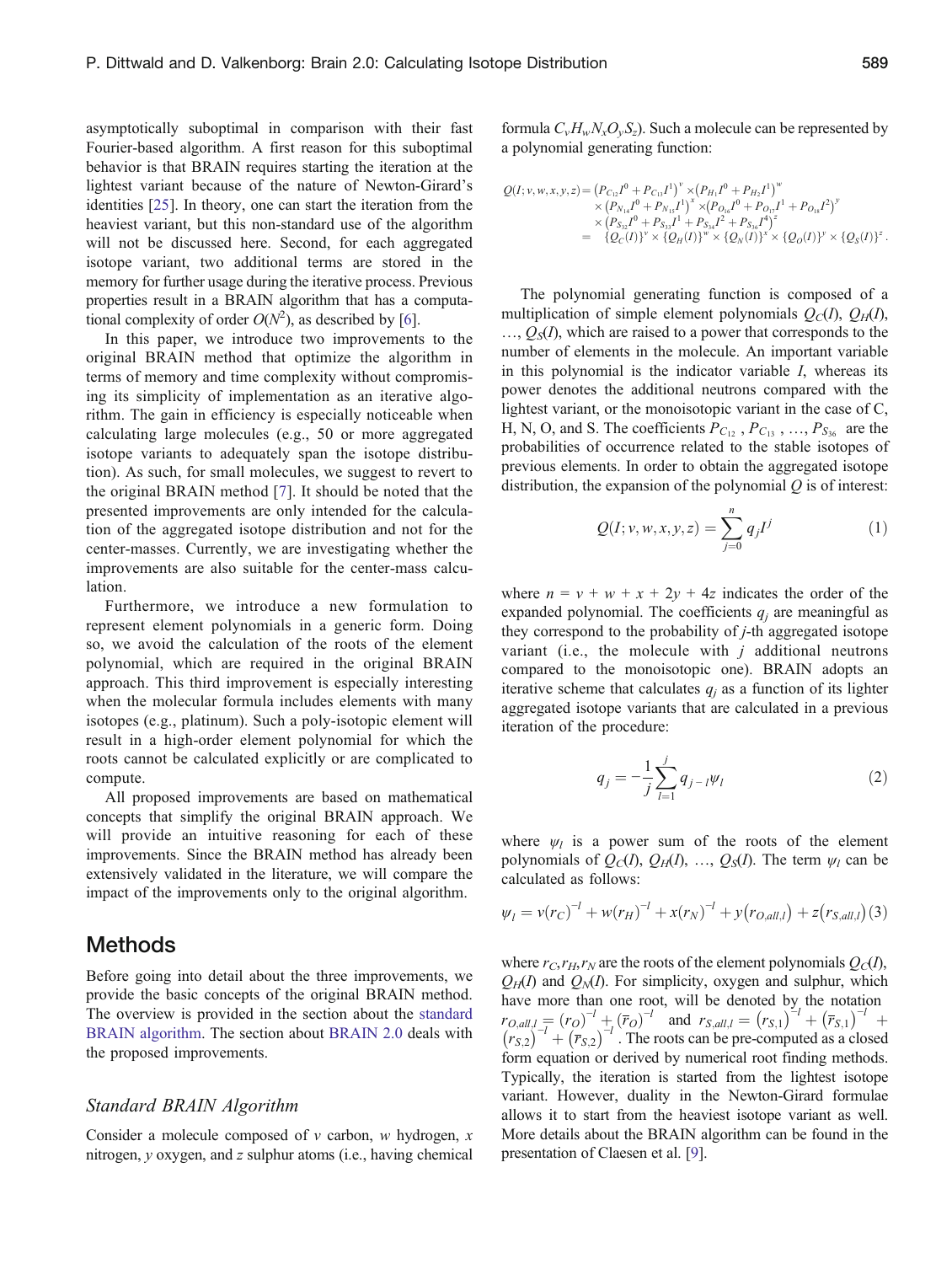#### <span id="page-2-0"></span>BRAIN 2.0

BRAIN 2.0 includes two improvements that reduce the complexity of the computation. The first improvement reduces the length of the summation in Equation ([2\)](#page-1-0) for accurately calculating the isotope variant  $q_i$ . The second improvement allows for a user-defined starting peak in the recursive procedure. Both steps lead to less demanding memory requirements and to a gain in computation time. The third improvement, a root omitting algorithm, is proposed to avoid the calculation of the roots of element polynomials used in  $\psi_l$ . Instead, the sums of powered roots are represented as a function of the coefficients of the element polynomial by using the theorem of Newton-Girard. This representation allows for a generic form and implementation of the elements in BRAIN 2.0.

Recurrence of Constant Length [RCL] As we can observe in Equation ([2](#page-1-0)), an aggregated isotope variant  $q_i$  is calculated based on the results from previous iterations. As a consequence, the calculation for coefficient  $q_i$  requires  $\frac{j \times (j+1)}{2}$  multiplications. However, it should be noted that the multiplication involves the terms  $q_{i-1}$  and  $\psi_i$ . The term  $q_{i-1}$  is a probability, which is by definition smaller than one. The term  $\psi_l$  is a power sum of the element roots, which becomes in general smaller for increasing *l*. This decreasing trend is caused by the high powers to which the roots are raised. Figure 1a illustrates how the power roots for carbon, hydrogen, nitrogen, oxygen, and sulphur decrease as a function of the power. Interestingly, the elements with two isotope variants decrease faster than the more complex elements (e.g., oxygen and sulphur).

Even for large molecules, for which the power roots are multiplied with large values for  $v, w, x, y, z$  as indicated in Equation [\(3](#page-1-0)), the term  $\psi_l$  will decrease to ignorable values at some point in the iteration. This principle is illustrated in Figure 1b for the four heavy biomolecules presented in the Supplementary Table S1. Note that these molecules correspond to molecules 7–10 used previously by Olson and Yergey [[26\]](#page-6-0), Claesen et al. [[9](#page-6-0)], and Böcker [\[4\]](#page-6-0) for the evaluation of NeutronCluster, BRAIN, and SIRIUS, respectively. The results in Figure 1 indicate that the summation in Equation ([2\)](#page-1-0) can be trimmed to a constant number of  $d$  iterations to ignore irrelevant values of  $\psi_l$ . Obviously, this intervention is only valid when index  $j$  is larger than  $d$ . The summation from  $l = 1$  to j in Equation [\(2\)](#page-1-0) can be replaced by a summation to d:

$$
q_j = -\frac{1}{j} \sum_{l=1}^d q_{j-l} \psi_l . \tag{4}
$$



Figure 1. (a) For each atom we show the absolute value of the roots raised to the power  $-l$ , i.e., for carbon it is  $|(r_C)^{-l}|$ and for sulphur it is  $|r_{S,all,l}|$  (the latter can be calculated using de Moivre's formula or [RO] improvement pointed out in this manuscript). (b) For the four heaviest biomolecules from [\[26](#page-6-0)], we plot the absolute value of  $\psi$ . Formulas and monoisotopic masses corresponding to the molecules are presented in Supplementary Table S1. Note that the scale of the y-axes in both panels is logarithmic

Late Starting Point [LSP] As already pointed out by [\[6,](#page-6-0) [25\]](#page-6-0) a limitation of the original BRAIN method is that the iterative procedure has to start from the lightest variant. This artefact is inconvenient when calculating very large molecules (cfr. human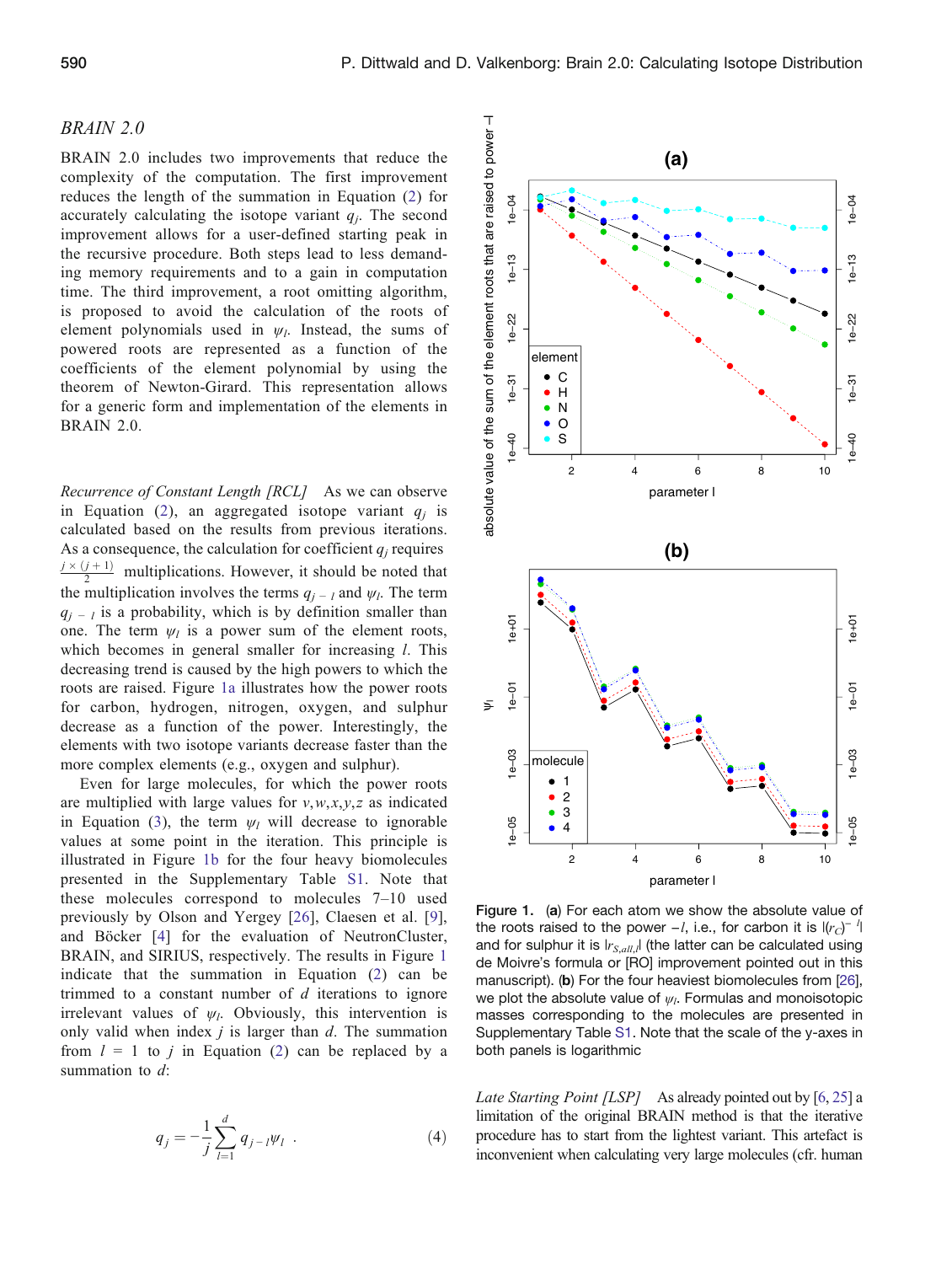dynein heavy chain;  $C_{23832}H_{37816}N_{6528}O_{7031}S_{170}$ ) because the light isotope variants are not of interest as they often fall below the normal detection range of a mass spectrometer. The reason why the procedure has to start from the lightest or heaviest isotope variant is that the probability of occurrence has to be calculated exactly to receive the aggregated isotope distribution as a probability distribution and the information about previously calculated aggregated isotope variant is required to accurately calculate a new variant. However, when probabilities are not required, the relative isotope distribution (e.g., maximum peak normalized to 100 %), can be computed from any starting point. This concept is realized by the fact that Equation [\(2\)](#page-1-0) is a linear function of the recursion starting point. As a consequence, the iterative procedure is independent from the starting values in terms of the ratios of consecutive peaks. Therefore, the starting value can be arbitrarily set, e.g. to 1.

Let us assume we are interested in the isotope distribution from peak  $n_{\text{start}}$  to  $n_{\text{stop}}$ , then

- 1. The recursion shall start at variant  $n_{\text{start}} b$  with coefficient  $q_{n_{\text{start}} - b} = 1$  because b burn-in steps are required to stably calculate the coefficients (see heuristic from formula [10](#page-4-0) for exemplary values). The starting point  $n_{\text{start}}$  and stopping point  $n_{\text{stop}}$  are user-defined parameters;
- 2. The next values  $q_{n_{\text{start}} b + 1}$ , … are calculated using Equation ([2\)](#page-1-0) or Equation ([4\)](#page-2-0);
- 3. The maximum peak is normalized to 1.

As we start from an arbitrary selected value, the burn-in period b is needed for recovering the real proportions between the consecutive peaks. It is crucial that the procedure converges before the calculation of the  $n_{start}$ variant because previous results are being propagated in this calculation. The late starting option allows us to focus the calculation on the prominent part of the aggregated isotope distribution, similar in spirit as heterodyning in FFT-based algorithms [[6](#page-6-0), [16-20](#page-6-0)].

Root Omitting [RO] It is intuitional that Newton-Girard identities can be used to find the roots for the element polynomials as well. Doing so, for each chemical element one may obtain a formula for  $\psi_l$  as a function of the coefficients of the element polynomials  $Q_C(I),...,Q_S(I)$ avoiding the direct calculation of the roots. This generic representation can be useful for elements with a large number of stable isotope forms when roots cannot be obtained from closed formulae or when closed formed formulae are cumbersome to notate. As we already have shown in Equation [\(3](#page-1-0)),  $\psi_l$  is a standard inner product of

- (a) vector  $(v, w, x, y, z)$  denoting the element composition of the molecule;
- (b) vector  $((r_C)^{-1}, (r_H)^{-1}, (r_N)^{-1}, (r_{O,all,l}), (r_{S,all,l}))$  indicating the power sum of the element roots.

The vector in (a) is given by the chemical formula of the molecule, whereas the vector in (b) can be calculated from the element roots of  $C, H, N, O, S$ . Note that only the power l will change during the iterations. We will illustrate the principle of root omitting for sulphur, however, the concept is similar for all atoms. By applying the Newton-Girard theorem from Equation [\(2](#page-1-0)) directly on the element polynomial of sulphur  $Q_s(I)$ , we obtain a following system of equations:

$$
P_{S_{33}} = -P_{S_{32}} r_{S,all,1}
$$
  
\n
$$
P_{S_{34}} = -\frac{1}{2} (P_{S_{33}} r_{S,all,1} + P_{S_{32}} r_{S,all,2})
$$
  
\n
$$
0 = P_{S_{35}} = -\frac{1}{3} (P_{S_{34}} r_{S,all,1} + P_{S_{33}} r_{S,all,2} + P_{S_{32}} r_{S,all,3})
$$
  
\n
$$
P_{S_{36}} = -\frac{1}{4} (P_{S_{34}} r_{S,all,2} + P_{S_{33}} r_{S,all,3} + P_{S_{32}} r_{S,all,4})
$$
\n(5)

Note that the development of the set of equations also includes the non-existing (we consider here only stable isotopes) sulphur isotope  $35S$  for which we set the probability equal to zero. From the first line in (5), the value of  $(r_{S,all,1})$  can be easily calculated from the known isotope distribution as  $-\frac{P_{S_{33}}}{P_{S_{32}}}$ . Given the results of the first equation, the root from the second equation  $(r_{S,all,2})$  can be obtained and so on. This recurrence procedure enables us to calculate the powered root up to  $(r_{S,all,4})$ . Next, the higher power roots can be calculated by extending the procedure to nonexisting sulphur isotopes for which the probability of occurrence is also set to zero, as displayed below or in (6):

$$
\begin{aligned} 0 &= P_{S_{37}} = -\frac{1}{5} \left( P_{S_{36}} r_{S,all,1} + P_{S_{35}} r_{S,all,2} + P_{S_{34}} r_{S,all,3} + P_{S_{33}} r_{S,all,4} + P_{S_{32}} r_{S,all,5} \right) \\ 0 &= P_{S_{38}} = -\frac{1}{6} \left( P_{S_{37}} r_{S,all,1} + P_{S_{36}} r_{S,all,2} + P_{S_{35}} r_{S,all,3} + P_{S_{34}} r_{S,all,4} + P_{S_{33}} r_{S,all,5} + P_{S_{32}} r_{S,all,6} \right) \\ &\vdots \end{aligned}
$$

More generally, we may extend the formulae for the nonexisting sulphur isotopes  $P_{S_{32+i}}$  with  $(i \geq 5)$  as a function of the powered sulphur roots  $r_S^{-i}$  and only the stable isotopes with non-zero probabilities as:

$$
0 = P_{S_{32+i}} = -\frac{1}{i} \left( P_{S_{36}} r_{S,all,(i-4)} + P_{S_{34}} r_{S,all,(i-2)} + P_{S_{33}} r_{S,all,(i-1)} + P_{S_{32}} r_{S,all,i} \right)
$$
(6)

In turn, the previous equation can be represented as a calculation to obtain the powered sulphur roots:

$$
r_{S,all,i} = -(P_{S_{32}})^{-1} (P_{S_{36}} r_{S,all,(i-4)} + P_{S_{34}} r_{S,all,(i-2)} + P_{S_{33}} r_{S,all,(i-1)})
$$
(7)

It should be noted that Equation (7) is a simple linear equation that can be calculated simultaneously with the iterative BRAIN procedure. Indeed, we do not have to calculate roots of polynomial  $Q<sub>s</sub>(I)$  anymore. The root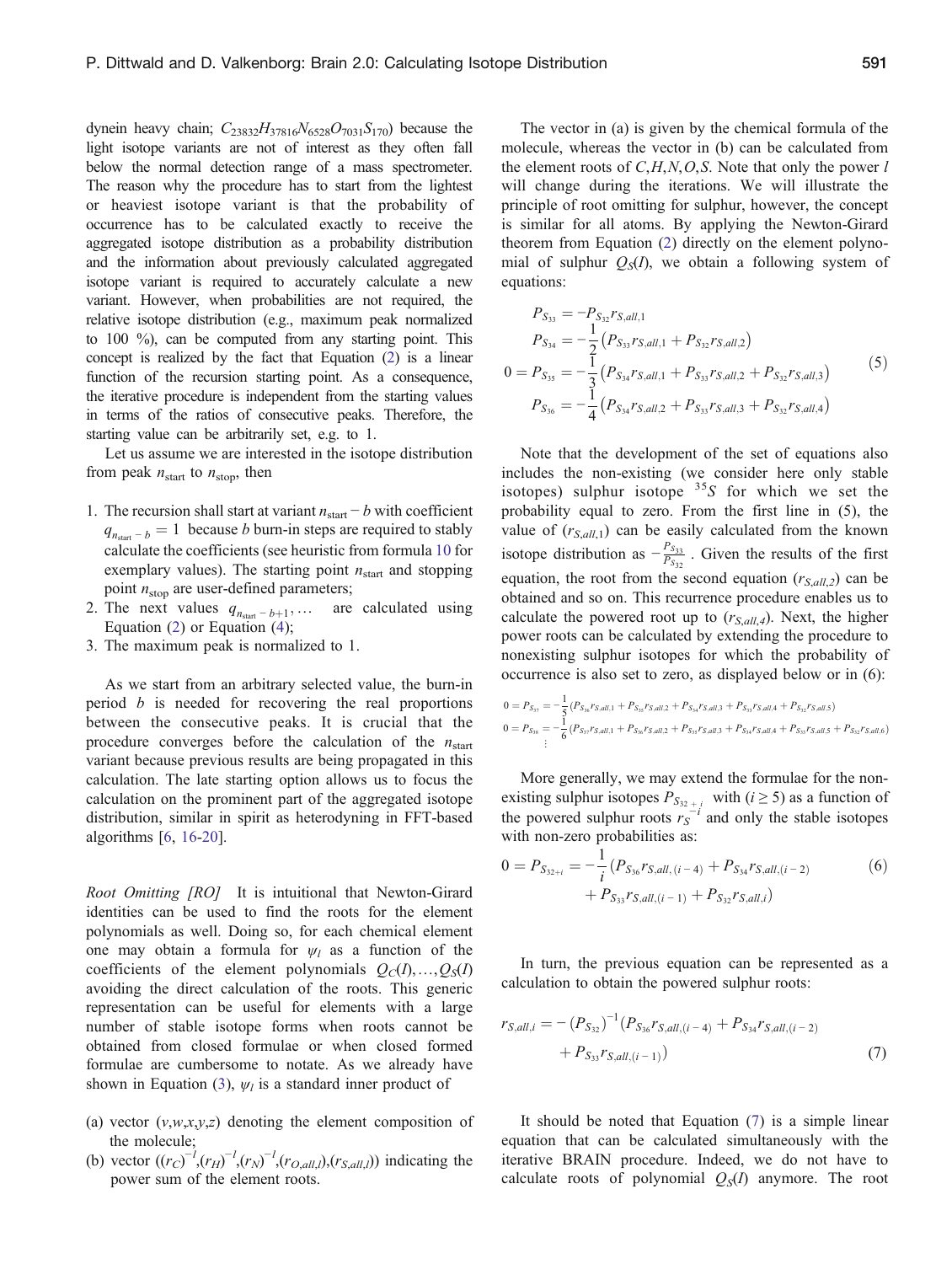<span id="page-4-0"></span>omitting procedure can be combined with the recurrence of constant length [RCL] method to keep the computational requirements constant in time as discussed in the Results and Discussion section.

#### Results and Discussion

The BRAIN method has already been extensively compared with other methods for isotope distribution calculation [\[4](#page-6-0), [6](#page-6-0), [7,](#page-6-0) [9\]](#page-6-0). For this reason, we will restrict the evaluation of BRAIN 2.0 to the original BRAIN method. To keep the comparison as transparent as possible, we have disabled the computation of center-masses in the original BRAIN method because BRAIN 2.0 cannot calculate this metric. As the presented improvements are mainly useful for large molecules, we restrict the comparison to the four heavy biomolecules displayed in Supplementary Table S1. For small molecules (e.g., peptides), the original BRAIN is better suited because the interest is mainly on the lighter isotope variants. Moreover, for light molecules, the isotope distribution contains too few isotope variants to enable the [RCL] option safely (i.e., arrive at the point that previous calculations of  $\psi_l$  becomes ignorable). Furthermore, it should be noted that [RCL], [LSP], and [RO] are three innovations that can be implemented independently from each other. Since the focus of the evaluation is on the computational speed and accuracy of the calculated isotope distribution between BRAIN [[27\]](#page-6-0) and BRAIN 2.0, we only include [RCL] and [LSP] in the comparison. The root omitting procedure for all elements in the periodic table is implemented in the original BRAIN method in  $C++$  and is available at <https://code.google.com/p/brain-isotopic-distribution/>. Root omitting [RO] has no impact on the asymptotic algorithmic efficiency as stated by Hu et al. [[25\]](#page-6-0), but represent molecules by generic equations that allow calculation of the roots in a recursive manner without numerical root-finding. The Bioconductor package in R does not include the root omitting option as its current version mainly serves the calculation of peptides and proteins that only allow C, H, N, O, and S atoms.

The accuracy of the [RCL] and [LSP] implementation is assessed by comparing the relative isotope distributions from BRAIN and BRAIN 2.0. For this purpose, the Pearson  $\chi^2$ error statistic on the consecutive isotope ratios is calculated that provides a measure for the similarity of the generated isotope distributions:

$$
\chi^{2} = \sum_{i \, = \, n_{start}}^{n_{stop}} \frac{\left(R_{i}^{I} - R_{i}^{II}\right)^{2}}{R_{i}^{I}}
$$
\n(8)

with  $R_i^I$  and  $R_i^I$  being the ratios between the probabilities of consecutive isotope variants (i.e.,  $\frac{q_{i+1}}{q_i}$ ), of the returned isotope distribution from BRAIN and BRAIN 2.0, respectively.

In a first assessment, the methods are compared with only the [RCL] option implemented. The stopping peak for a

given molecule is specified by the heuristic in the BRAIN paper [\[9](#page-6-0)]:

$$
n_{\text{stop}} = max(2 \times | \text{mass}_{\text{average}} - \text{mass}_{\text{lightestIsotope} \text{Variant}} |, 5), (9)
$$

where [and] are the ceiling corner brackets that indicate the integer ceiling function (i.e.,the nearest integer not smaller than the value between the brackets). Recall that in this comparison the starting peak is equal to the lightest isotope variant, i.e.,  $n_{\text{start}} = 1$  as required by BRAIN. The constant memory d for [RCL] was selected according to the following rule of thumb:

$$
\lceil \log_{10}(M) + 5 \rceil \tag{10}
$$

where  $M$  is the mass of the lightest isotope variant of the molecule. In other words, the parameter  $d$  is set to five plus the number of digits in the integer part of lightest isotope mass. For each molecule, the elapsed system times is measured and divided by the number of times the calculation is repeated. To obtain a stable estimate for the timing, we perform 100 independent calculations (the performance tests presented in this manuscript were made on a machine with two Intel(R) Core(TM)2 CPU 6600@2.40GHz). The obtained results for the selected molecules are displayed in Supplementary Table S1. It can be observed that the agreement between BRAIN and BRAIN 2.0 is large in term of the obtained isotope distributions, as the  $\chi^2$  error statistic is very small. Indeed, reducing the memory to constant length and ignoring previous states in the recursion does not affect the accuracy of the computed isotope distribution. However, the [RCL] option reduces the asymptotic complexity of the algorithm because only a memory of size  $O(d)$ is needed. Hence, [RCL] yields an improvement in speed, as can be noted from the three last columns of Supplementary Table S1.

In a second assessment, we compare BRAIN with BRAIN 2.0 when only the [LSP] option is activated. The burn-in period  $b$  for [LSP] is also defined by the rule of thumb in Equation (10). Note that the core of the algorithm in both BRAIN and BRAIN 2.0 is unchanged by [LSP] since the summation is not restricted to a constant memory. However, because we represent the isotope distribution as relative intensities in BRAIN 2.0, we can avoid the prerequisite to start from the lightest isotope variant. Such an approach is not possible in the original BRAIN method and requires the heuristic in Equation (9), which leads to a calculation of too many isotope variants. It is obvious that fewer peaks (i.e., iterations), lead to a speed-up of the calculation. A complete discussion on the use of heuristics and their impact on algorithmic efficiency is provided by Hu et al. [[25\]](#page-6-0) and Fernandez-de-Cossio Diaz and Fernandez-de-Cossio [[6\]](#page-6-0). Since the [LSP] option enables a more efficient heuristic to define the starting and stopping peak for a given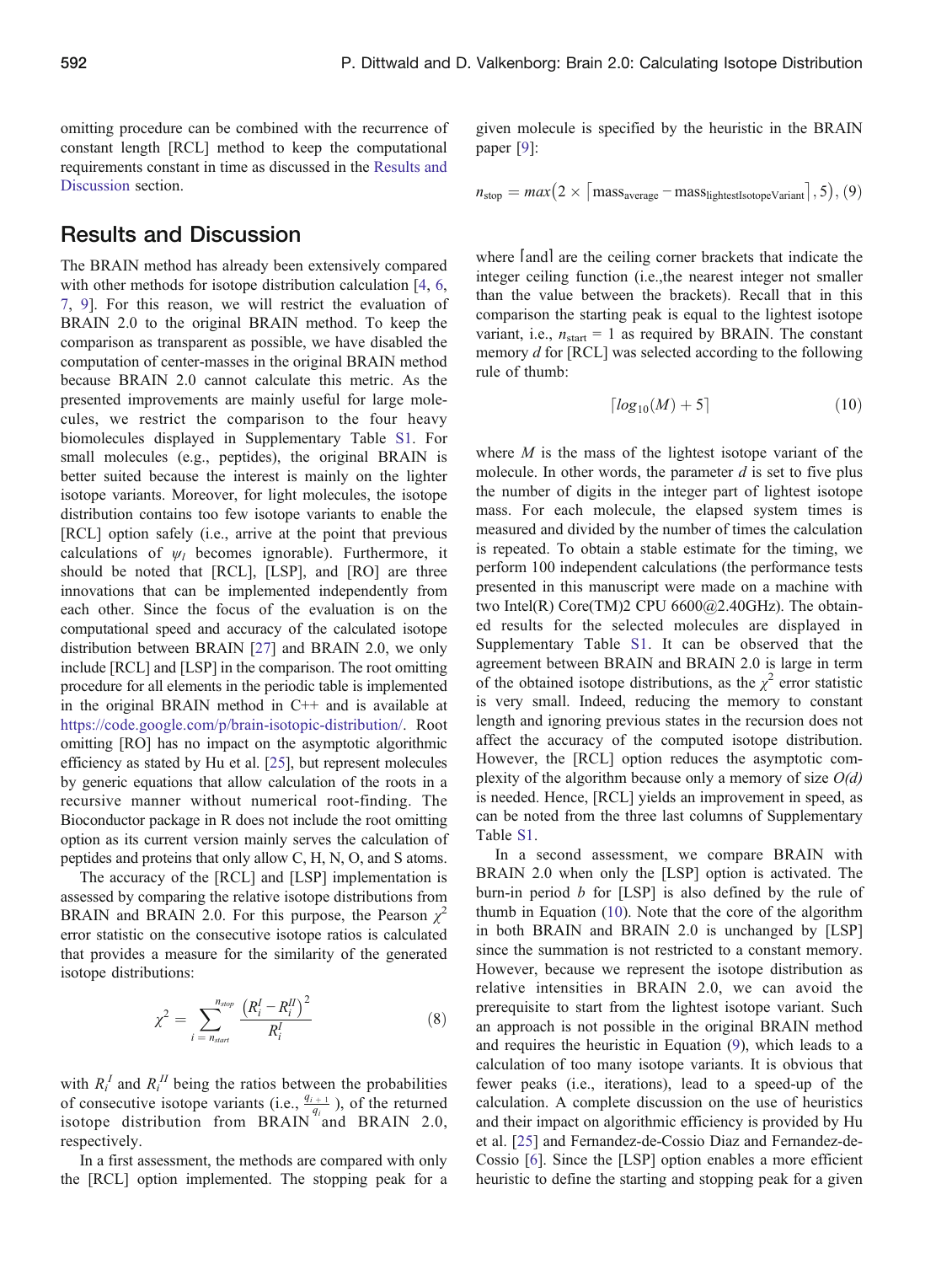Table 1. [RCL] and [LSP] Improvements Tested for 4 Heavy Biomolecules from [\[26](#page-6-0)]. Speed is Measured as Elapsed Time in Seconds and Averaged from 100 Independent runs. For this comparison, we used heuristic from [[9\]](#page-6-0) (cf. Equation [\(9](#page-4-0))) for original BRAIN and heuristic from [\[6](#page-6-0)] (cf. Equation (11,  $\alpha = 10$ )) for BRAIN 2.0 with both [RCL] and [LSP] improvements. Center-masses calculations are disabled in both cases.

| i.d. | monoMass(Da) |  |            | <i>speed</i> <sub>BRAIN</sub> | <i>speed<sub>BRAIN</sub></i> 2 | Improvement |
|------|--------------|--|------------|-------------------------------|--------------------------------|-------------|
|      | 12824        |  | $2.39e-13$ | 0.00873                       | 0.00473                        | 1.85        |
| ∼    | 186387       |  | $9.79e-14$ | 0.0138                        | 0.0054                         | 2.56        |
|      | 398470       |  | $5.02e-14$ | 0.0336                        | 0.007                          | 4.8         |
|      | 533403       |  | 1.87e-14   | 0.0493                        | 0.00766                        | 6.43        |

molecule, we rely on the heuristic described by Rockwood et al. [[17\]](#page-6-0) and used by Fernandez-de-Cossio Diaz and Fernandez-de-Cossio [\[6](#page-6-0)]:

$$
N = \left\lceil a\sqrt{(1 + \sigma^2)} \right\rceil, \tag{11}
$$

where  $\alpha$  is set to 10 and  $\sigma$  is the standard deviation of the mass distribution. Note that a smaller value for  $\alpha$  is used than the value specified in [[6\]](#page-6-0) as it gives smaller intervals with still very high coverage of the isotope distribution. The number of peaks  $N$  is centered on the average mass of the particular molecule. A larger  $\alpha$  value will result in a wider span of the isotope distribution and a more complete coverage, but a longer computing time, as more peaks are included in the calculation. It should be noted that for a molecule, BRAIN and BRAIN 2.0 with [LSP] return an isotope distribution that contains a different number of peaks. The similarity between the returned distributions is evaluated on the peaks that are mutually present. As stated by Hu et al. [[25\]](#page-6-0), the heuristic in Equation ([9\)](#page-4-0) includes the range specified by Equation (11). The result for BRAIN 2.0 with the [LSP] option is given in Supplementary Table S2. Interestingly, the number of peaks can be reduced tremendously without affecting the coverage of the isotope distribution, which is over 99.999% in all cases as calculated by BRAIN. This result indicates that for very large molecules, the original BRAIN method calculates isotope peaks with a very low and ignorable probability, leading to a suboptimal use of computation time.

The criterion used to define the burn-in period  $b$  is sufficient, since the returned distributions have a good agreement as illustrated by the small values for the Pearson  $\chi^2$  error statistic. For the molecules presented in Supplementary Table S2, at most 11 burn-in steps are required, which indicate that the relative isotope intensities converge quickly to the actual isotope ratios.

In the third assessment, both [RCL] and [LSP] will be activated and compared with the original BRAIN method. The burn-in b for [LSP] and the constant memory  $d$  for [RCL] are set according to Equation [\(10](#page-4-0)). Doing so, the parameters b and d are set equally. It should be underlined that this heuristic is simplistic; in particular, the parameters may be set independently from each other. The results are displayed in Table 1; they indicate that while there is a big gain in time (last three columns),

only tiny differences are observed in the accuracy of the isotope distribution (column ' $\chi^2$ '). For r ratios, or equivalently  $b + r + 1$ peaks, a constant memory of length d leads to a time complexity  $C_t = O(d \times (r + b + 1))$  and a memory complexity  $C_m = O(d + r)$ . If heuristic formula [\(10](#page-4-0)) is applied for both [RCL] and [LSP], then an asymptotic complexity of  $C_t = O(log(M)(r + log(M)))$ and  $C_m = O(log(M) + r)$  is obtained as a function of the molecular mass M.

It is obvious that the starting point of a calculation (i.e.,  $n_{\text{start}} - b$ ) cannot be smaller than the lightest isotope variant peak. The starting value of the algorithm should be at least equal to the lightest variant, as in the original BRAIN method. In contrast, [RCL] can always be applied on the condition that the returned number of peaks exceeds the constant memory  $d$ . In the case the iteration is started from the lightest isotope variant, exact values for the isotope probabilities are estimated with [RCL] disabled or enabled.

#### **Conclusions**

We illustrate that the iterative algebraic approach used in the BRAIN algorithm for calculating the isotope distribution can be optimized to promote a more efficient use of memory and computation time. For this purpose, we propose two developments. First, the recurrence of constant length [RCL] will restrict the number of terms in the summations to a constant value. This development has an impact on the asymptotic complexity of the algorithm. The second development allows for a user-defined starting point [LSP], which enables more efficient heuristics to define the number of peaks returned by the algorithm. For example, the study of one particular isotope ratio (e.g., the ratio between the most abundant isotope peak and its consecutive peak) could be performed accurately by [LSP] and [RCL] switched on. Although the investigated peaks do not necessary cover a large part of the whole distribution, the ratio is estimated very accurately. This approach was not possible in the original BRAIN method, where the iterative calculation had to start from the lightest isotope variant. The implementation of a recurrence of constant length [RCL] and late starting point [LSP] will be added as an option to the existing Bioconductor BRAIN package [[27](#page-6-0)] ([http://](http://www.bioconductor.org/packages/release/bioc/html/BRAIN.html) [www.bioconductor.org/packages/release/bioc/html/](http://www.bioconductor.org/packages/release/bioc/html/BRAIN.html) [BRAIN.html](http://www.bioconductor.org/packages/release/bioc/html/BRAIN.html)). Root omitting [RO] enables an elegant and generic representation of elements and avoids the calculation